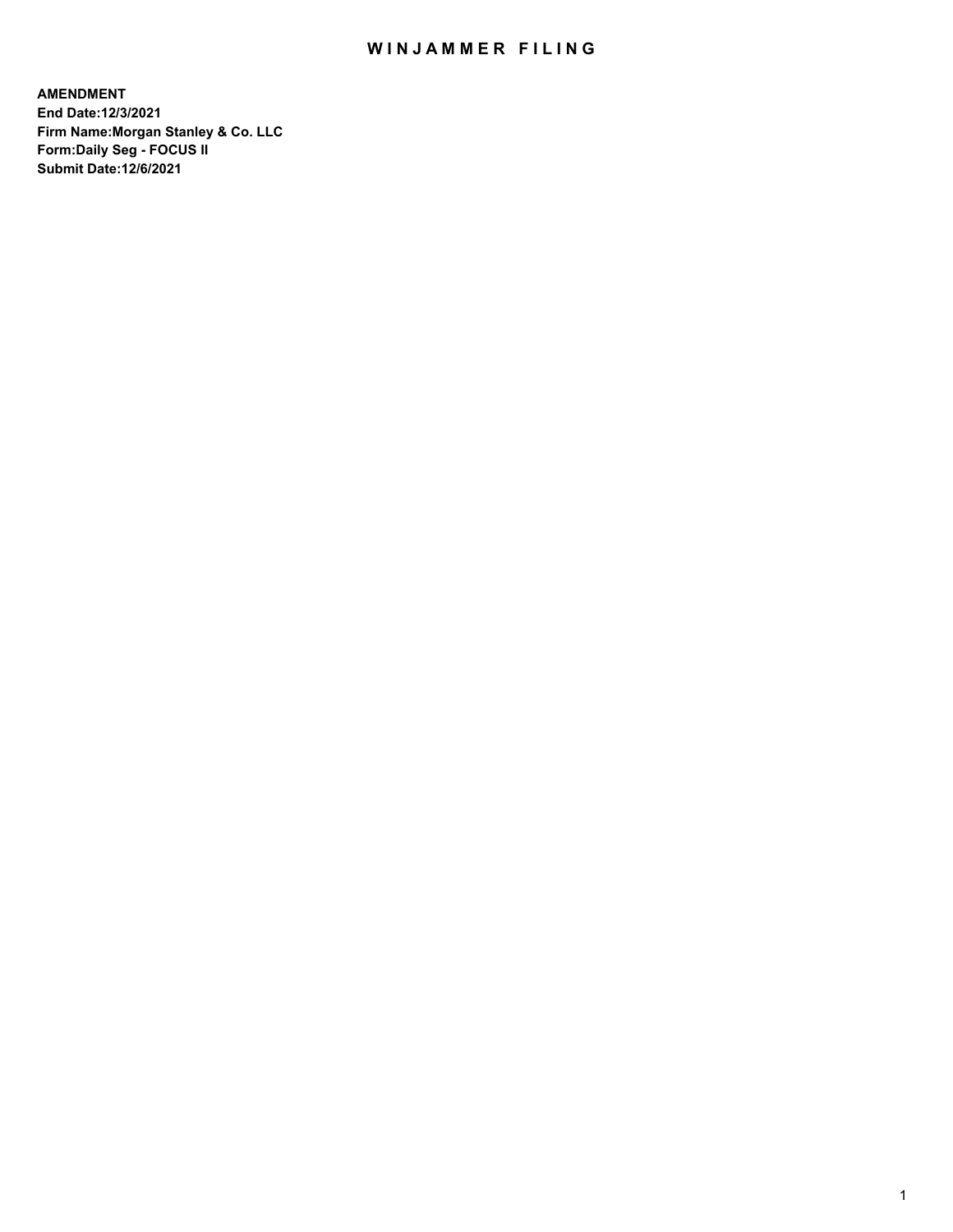**AMENDMENT** 

**End Date:12/3/2021 Firm Name:Morgan Stanley & Co. LLC Form:Daily Seg - FOCUS II Submit Date:12/6/2021 Daily Segregation - Cover Page**

| Name of Company                                                                                              | Morgan Stanley & Co. LLC     |
|--------------------------------------------------------------------------------------------------------------|------------------------------|
| <b>Contact Name</b>                                                                                          | <b>Ikram Shah</b>            |
| <b>Contact Phone Number</b>                                                                                  | 212-276-0963                 |
| <b>Contact Email Address</b>                                                                                 | lkram.shah@morganstanley.com |
| FCM's Customer Segregated Funds Residual Interest Target (choose one):<br>a. Minimum dollar amount: ; or     | 235,000,000                  |
| b. Minimum percentage of customer segregated funds required:%; or<br>c. Dollar amount range between: and; or | <u>0</u><br><u>00</u>        |
| d. Percentage range of customer segregated funds required between:% and%.                                    | 0 Q                          |
| FCM's Customer Secured Amount Funds Residual Interest Target (choose one):<br>a. Minimum dollar amount: ; or | 140,000,000                  |
| b. Minimum percentage of customer secured funds required:% ; or                                              | <u>0</u>                     |
| c. Dollar amount range between: and; or                                                                      | <u>00</u>                    |
| d. Percentage range of customer secured funds required between:% and%.                                       | 0 <sup>0</sup>               |
| FCM's Cleared Swaps Customer Collateral Residual Interest Target (choose one):                               |                              |
| a. Minimum dollar amount: ; or                                                                               | 92,000,000                   |
| b. Minimum percentage of cleared swaps customer collateral required:% ; or                                   | <u>0</u>                     |
| c. Dollar amount range between: and; or                                                                      | <u>0 0</u>                   |
| d. Percentage range of cleared swaps customer collateral required between:% and%.                            | 0 <sub>0</sub>               |

Attach supporting documents CH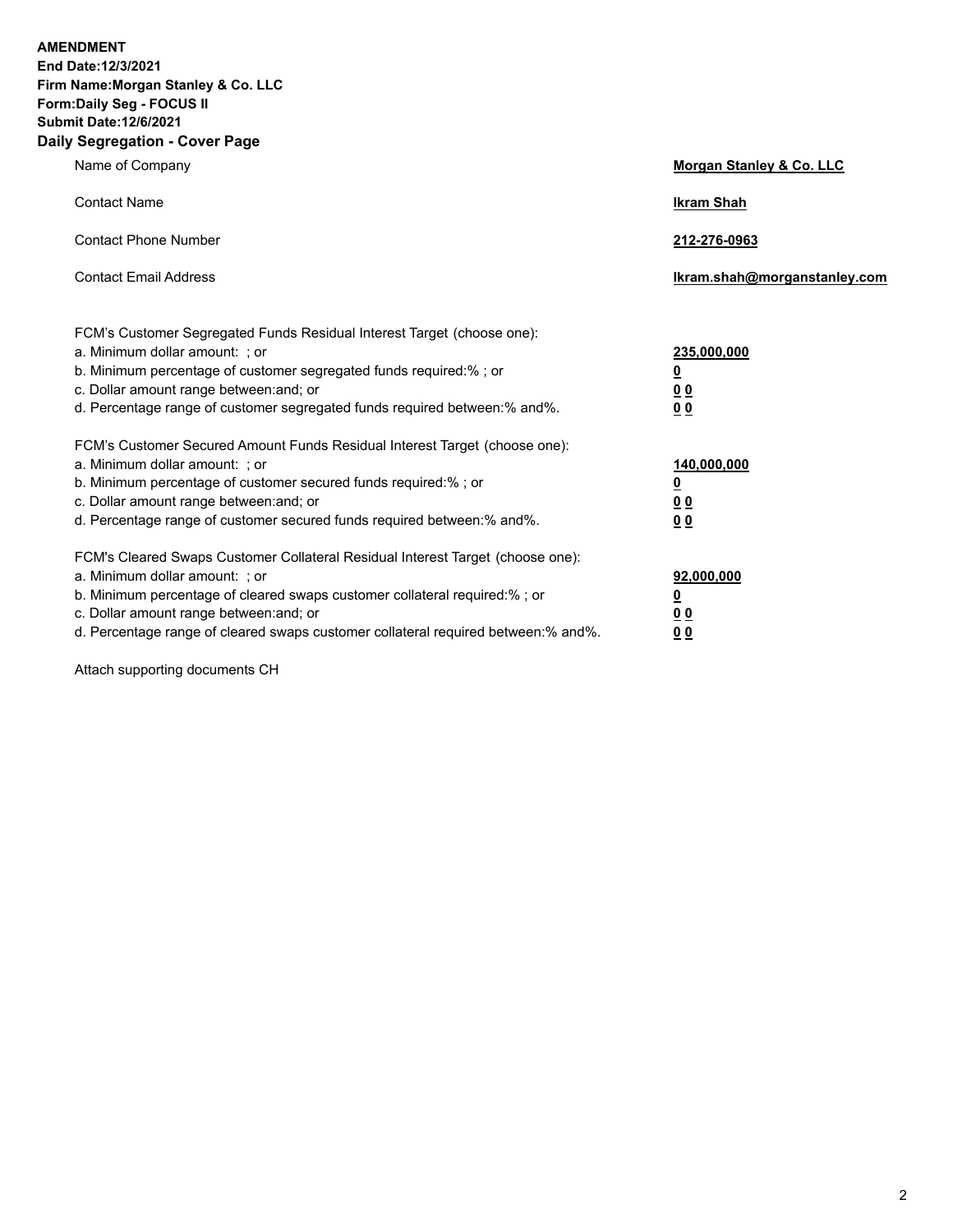### **AMENDMENT End Date:12/3/2021 Firm Name:Morgan Stanley & Co. LLC Form:Daily Seg - FOCUS II Submit Date:12/6/2021 Daily Segregation - Secured Amounts** Foreign Futures and Foreign Options Secured Amounts

Amount required to be set aside pursuant to law, rule or regulation of a foreign government or a rule of a self-regulatory organization authorized thereunder

- 1. Net ledger balance Foreign Futures and Foreign Option Trading All Customers A. Cash **5,956,587,126** [7315]
	-
	- B. Securities (at market) **1,684,628,940** [7317]
- 2. Net unrealized profit (loss) in open futures contracts traded on a foreign board of trade **-673,577,284** [7325]
- 3. Exchange traded options
	- a. Market value of open option contracts purchased on a foreign board of trade **22,325,316** [7335]
	- b. Market value of open contracts granted (sold) on a foreign board of trade **-14,455,585** [7337]
- 4. Net equity (deficit) (add lines 1. 2. and 3.) **6,975,508,513** [7345]
- 5. Account liquidating to a deficit and account with a debit balances gross amount **35,436,017** [7351] Less: amount offset by customer owned securities **-32,911,585** [7352] **2,524,432** [7354]
- 6. Amount required to be set aside as the secured amount Net Liquidating Equity Method (add lines 4 and 5)
- 7. Greater of amount required to be set aside pursuant to foreign jurisdiction (above) or line 6.

# FUNDS DEPOSITED IN SEPARATE REGULATION 30.7 ACCOUNTS

- 1. Cash in banks
	- A. Banks located in the United States **318,868,591** [7500]
	- B. Other banks qualified under Regulation 30.7 **496,776,939** [7520] **815,645,530**
- 2. Securities
	- A. In safekeeping with banks located in the United States **420,867,373** [7540]
	- B. In safekeeping with other banks qualified under Regulation 30.7 **76,668,579** [7560] **497,535,952**
- 3. Equities with registered futures commission merchants
	-
	- B. Securities **0** [7590]
	- C. Unrealized gain (loss) on open futures contracts **-232,137** [7600]
	- D. Value of long option contracts **0** [7610]
- E. Value of short option contracts **0** [7615] **7,438,896** [7620]
- 4. Amounts held by clearing organizations of foreign boards of trade
	- A. Cash **0** [7640]
	- B. Securities **0** [7650]
	- C. Amount due to (from) clearing organization daily variation **0** [7660]
	- D. Value of long option contracts **0** [7670]
	- E. Value of short option contracts **0** [7675] **0** [7680]
- 5. Amounts held by members of foreign boards of trade
	-
	-
	- C. Unrealized gain (loss) on open futures contracts **-673,345,147** [7720]
	- D. Value of long option contracts **22,325,316** [7730]
	- E. Value of short option contracts **-14,455,585** [7735] **5,875,303,067**
- 6. Amounts with other depositories designated by a foreign board of trade **0** [7760]
- 7. Segregated funds on hand **0** [7765]
- 8. Total funds in separate section 30.7 accounts **7,195,923,445** [7770]
- 9. Excess (deficiency) Set Aside for Secured Amount (subtract line 7 Secured Statement Page 1 from Line 8)
- 10. Management Target Amount for Excess funds in separate section 30.7 accounts **140,000,000** [7780]
- 11. Excess (deficiency) funds in separate 30.7 accounts over (under) Management Target **77,890,500** [7785]

**0** [7305]

**6,978,032,945** [7355]

# **6,978,032,945** [7360]

[7530]

[7570]

A. Cash **7,671,033** [7580]

 A. Cash **5,353,685,495** [7700] B. Securities **1,187,092,988** [7710] [7740] **217,890,500** [7380]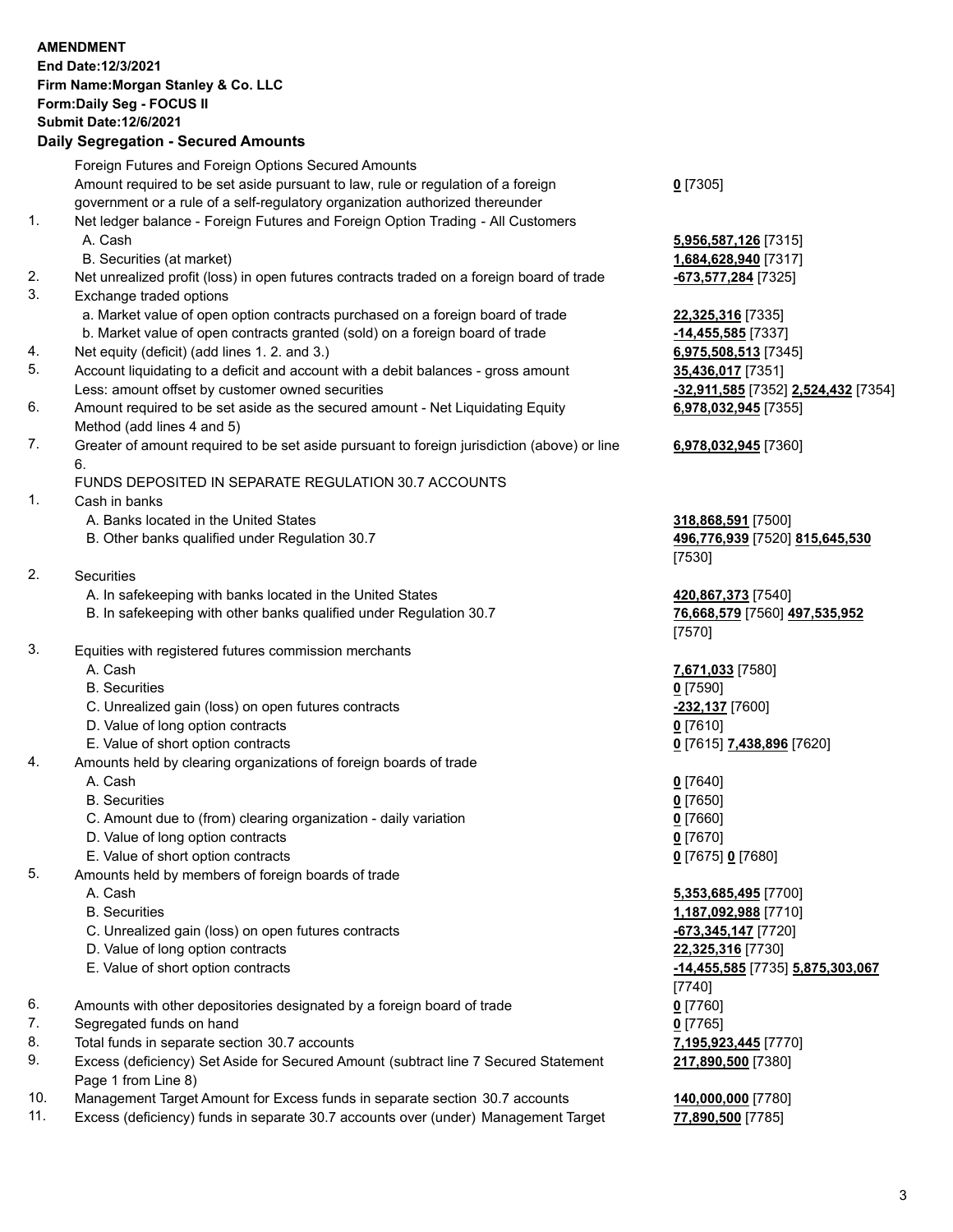|     | <b>AMENDMENT</b>                                                                               |                                      |
|-----|------------------------------------------------------------------------------------------------|--------------------------------------|
|     | End Date: 12/3/2021                                                                            |                                      |
|     | Firm Name: Morgan Stanley & Co. LLC                                                            |                                      |
|     | Form: Daily Seg - FOCUS II                                                                     |                                      |
|     | <b>Submit Date: 12/6/2021</b>                                                                  |                                      |
|     | Daily Segregation - Segregation Statement                                                      |                                      |
|     | SEGREGATION REQUIREMENTS(Section 4d(2) of the CEAct)                                           |                                      |
| 1.  | Net ledger balance                                                                             |                                      |
|     | A. Cash                                                                                        | 17,188,601,034 [7010]                |
|     | B. Securities (at market)                                                                      | 7,875,164,279 [7020]                 |
| 2.  | Net unrealized profit (loss) in open futures contracts traded on a contract market             | 437,782,884 [7030]                   |
| 3.  | Exchange traded options                                                                        |                                      |
|     | A. Add market value of open option contracts purchased on a contract market                    | 1,112,464,539 [7032]                 |
|     | B. Deduct market value of open option contracts granted (sold) on a contract market            | -808,129,735 [7033]                  |
| 4.  | Net equity (deficit) (add lines 1, 2 and 3)                                                    | 25,805,883,001 [7040]                |
| 5.  | Accounts liquidating to a deficit and accounts with                                            |                                      |
|     | debit balances - gross amount                                                                  | 455,213,966 [7045]                   |
|     | Less: amount offset by customer securities                                                     | <u>-450,634,380</u> [7047] 4,579,586 |
|     |                                                                                                | [7050]                               |
| 6.  | Amount required to be segregated (add lines 4 and 5)                                           | 25,810,462,587 [7060]                |
|     | FUNDS IN SEGREGATED ACCOUNTS                                                                   |                                      |
| 7.  | Deposited in segregated funds bank accounts                                                    |                                      |
|     | A. Cash                                                                                        | 2,758,683,184 [7070]                 |
|     | B. Securities representing investments of customers' funds (at market)                         | $0$ [7080]                           |
|     | C. Securities held for particular customers or option customers in lieu of cash (at            | 3,365,969,774 [7090]                 |
|     | market)                                                                                        |                                      |
| 8.  | Margins on deposit with derivatives clearing organizations of contract markets                 |                                      |
|     | A. Cash                                                                                        | 14,923,958,937 [7100]                |
|     | B. Securities representing investments of customers' funds (at market)                         | $0$ [7110]                           |
|     | C. Securities held for particular customers or option customers in lieu of cash (at<br>market) | 4,359,722,096 [7120]                 |
| 9.  | Net settlement from (to) derivatives clearing organizations of contract markets                | 329, 124, 272 [7130]                 |
| 10. | Exchange traded options                                                                        |                                      |
|     | A. Value of open long option contracts                                                         | 1,112,464,539 [7132]                 |
|     | B. Value of open short option contracts                                                        | -808,129,735 [7133]                  |
| 11. | Net equities with other FCMs                                                                   |                                      |
|     | A. Net liquidating equity                                                                      | 7,114,063 <sup>[7140]</sup>          |
|     | B. Securities representing investments of customers' funds (at market)                         | $0$ [7160]                           |
|     | C. Securities held for particular customers or option customers in lieu of cash (at            | $0$ [7170]                           |
|     | market)                                                                                        |                                      |
| 12. | Segregated funds on hand                                                                       | 149,472,409 [7150]                   |
| 13. | Total amount in segregation (add lines 7 through 12)                                           | 26,198,379,539 [7180]                |
| 14. | Excess (deficiency) funds in segregation (subtract line 6 from line 13)                        | 387,916,952 [7190]                   |

- 
- 15. Management Target Amount for Excess funds in segregation<br>16. Excess (deficiency) funds in segregation over (under) Management Target Amount 152,916,952 [7198] Excess (deficiency) funds in segregation over (under) Management Target Amount Excess

**152,916,952** [7198]